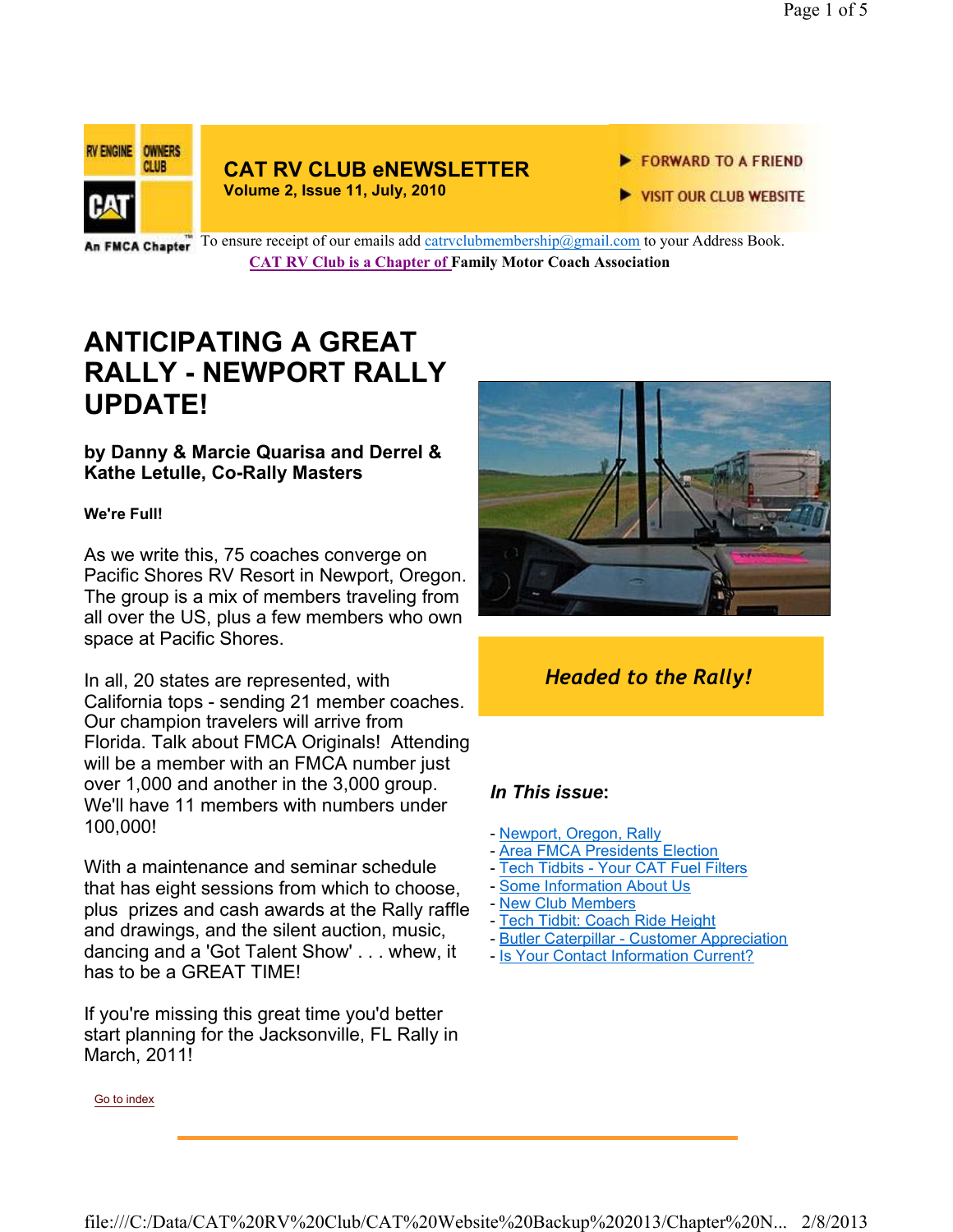#### **ELECTIONS FOR AREA FMCA PRESIDENTS By Al Vormittag, National Director**

On June 22, 2010 elections were held for Area Presidents. The following candidates won: Eastern Area - Otto Tew, Great Lakes Area - Jon Walker, International Area - Sonny Gillespie, Northwest Area - Andrew Belogh, Western Area - Bobby McDonald.



I was elected to the position of Senior Vice President in the INTO area under Sonny Gillespie. The next INTO area Rally will be May 11-14, 2011 at Elkhart County Fairgrounds in Goshen, IN. Hope to see some of you there.

Looking forward to seeing you all in Redmond Oregon at the FMCA National Convention Redmond Rocks on August 11-14, 2010; with the CATRV Club General Membership Meeting on Thursday August 12, 2010 at 5:30 in Seminar 6.

Return to Index

#### **TECH TIDBITS - YOUR CAT FUEL FILTERS by Brett Wolfe, President Emeritus and Yahoo Discussion Group Moderator**



In response to all the questions we've had at Rally Technical Seminars and on the Yahoo Discussion Group about fuel filters over the years I prepared a TechTidbits paper on the subject. The typical, proper fuel system/layout sequence is...

**READ MORE** 

Members are reminded that all Tech Tidbit topics can be found on the CAT RV Club website on the Tech Tidbits page or in the Files Section of the Yahoo Discussion Group site. For example, check these links for other online versions of this story: Yahoo Discussion Group - Fuel System or for additional information along with the Tidbits CATRVClub website Tech Tips

Return to Issue Index

# **SOME INFORMATION ABOUT US**

**By Ken Carpenter, VP Membership**

We all know that CAT RV Club Members come from all over the USA and Canada but it is interesting to see how many come from each Province or State. Some states and Provinces have a few members each while a few states have very many members. The Top Ten member States are, along with the number of members, are: 1 - California,165; 2 - Florida, 109, 3 -

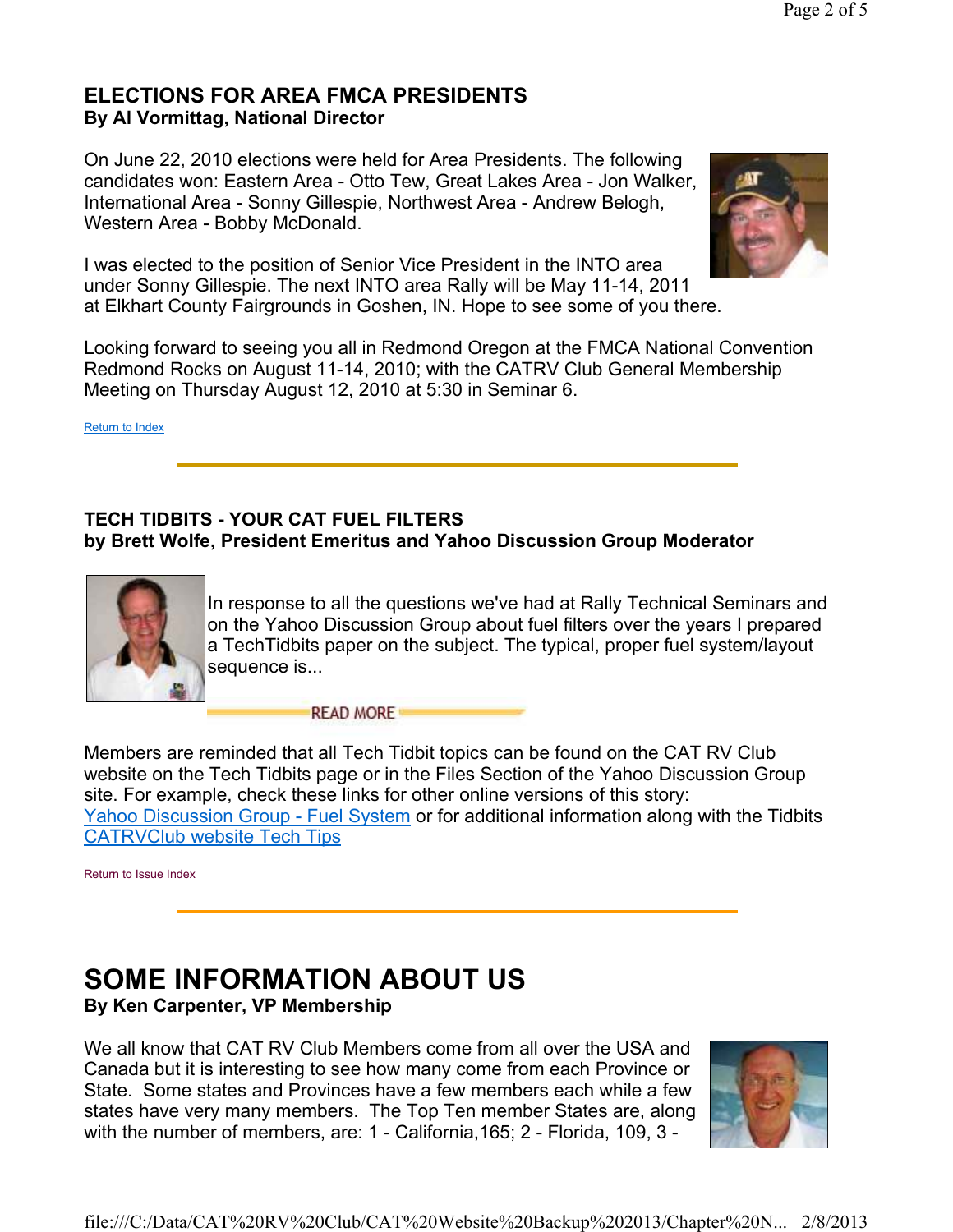Texas, 99; 4 - Arizona, 52; 5 - Illinois, 45; 6 - Ohio, 41; 7 - Washington, 40; 8 - South Dakota, 35; 9 - Colorado, 31; and, Oregon, 30.



The Club has several FMCA Life Members, a few commercial members and a total of 9 members whose FMCA number is under 10,000. The Chart on the left shows the percentage by FMCA number range with about half of us having numbers below 300000 and the rest above.

The Club was Charted in Albuquerque in 2004 with 390 members, 124 of whom are still hold active memberships. The Chart on the right shows the number of active members by the year they joined the Club.



**Return to Index**

#### **NEW CAT RV CLUB MEMBERS**

| <b>Name</b>                       | City           | State /<br><b>Province</b> |
|-----------------------------------|----------------|----------------------------|
| Jerry & Bonnie Barber             | Santa Ynez     | CA                         |
| Darrell & Mary Lou Bell           | Placerville    | <b>CA</b>                  |
| Damon & Betty Briggs              | Humble         | <b>TX</b>                  |
| Ron & Pat Brown                   | Middletown     | <b>PA</b>                  |
| <b>Arthur &amp; Wille Calvert</b> | San Diego      | <b>CA</b>                  |
| Michael & Mary Frederick          | Welch          | MN                         |
| Lewis & Colleen Hodges            | Florence       | <b>OR</b>                  |
| Jim Makely                        | <b>Stuart</b>  | FL                         |
| John & Janice Marsh               | Sweeny         | <b>TX</b>                  |
| <b>Richard &amp; Kim Mathews</b>  | Pasco          | <b>WA</b>                  |
| <b>Robert Wiedermann</b>          | Corpus Christi | <b>TX</b>                  |

Please join us in extending a warm Welcome to the following new Club members!

Return to Index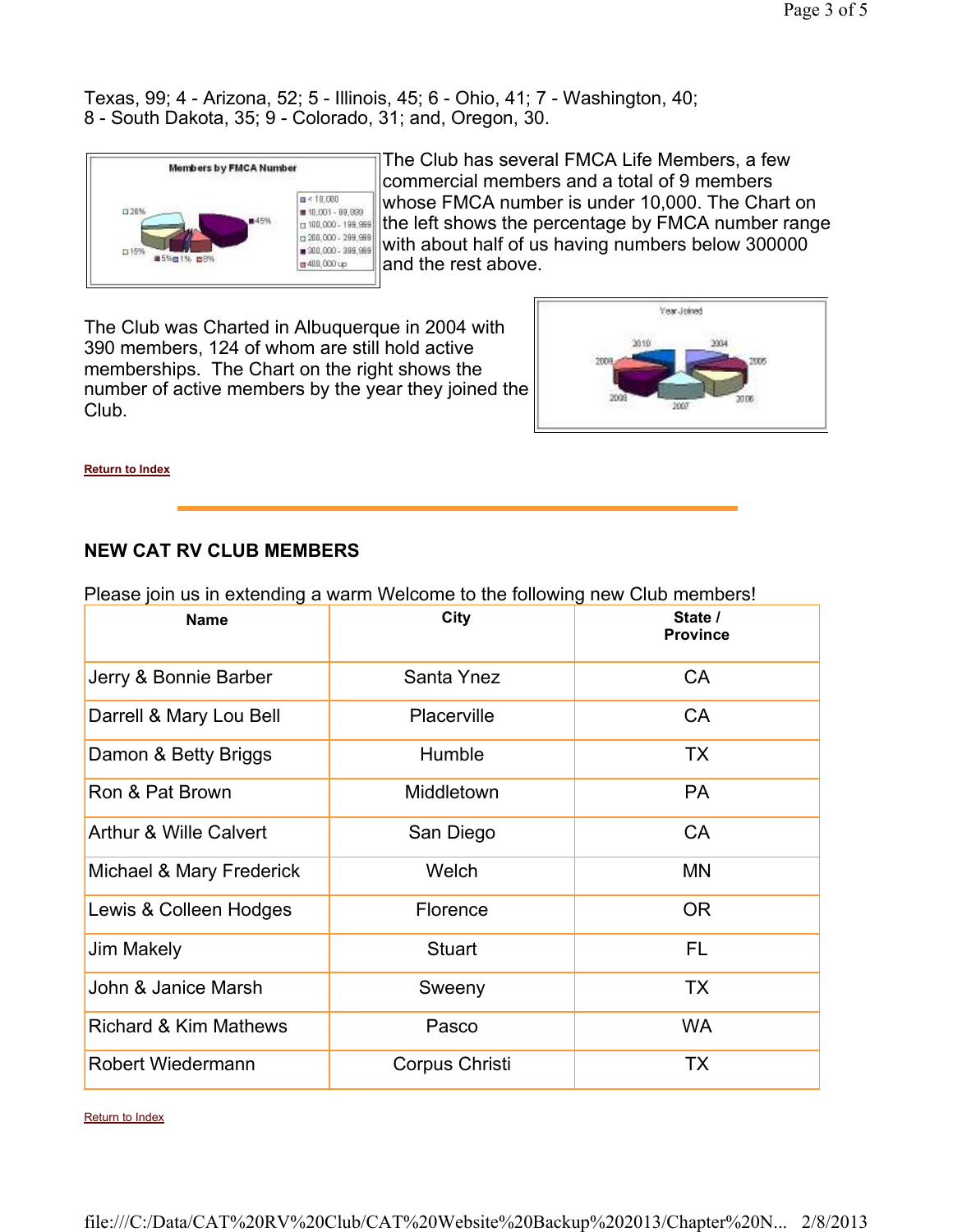## **TECH TIDBITS - COACH RIDE HEIGHT**

#### **by Brett Wolfe, President Emeritus and Yahoo Discussion Group Moderator**



If ride height is to low or to high it can cause damage to the shocks. To learn about: (1) The Importance of Correct Ride Height, (2) Leaf Spring Suspension, (3) Torsilastic Suspension, and (4) Air Suspensions click on Read More below.

**READ MORE** 

Return to Index

#### **BUTLER CATERPILLAR, RAPID CITY, SD by Kathe Letulle, Treasurer**

Our coach would not start on Thursday morning, July 8th, so we jumped the starter and made our way to Butler CAT. They have done service work on our coach one other time. Bruce said he could work us in about 1.5 hours later. As we were on our way to Oregon we said OK. But to our surprise, in 15 minutes he took the coach in for repair. \$234 later we had a new starter solenoid and the latest update on our CAT engine. We now do not smoke from the tail pipe and the fear of not starting the coach is spelled RELIEF.

Thank you Bruce and Butler CAT!

**Return to Index**

#### **DO YOU NEED TO CHANGE YOUR CONTACT INFORMATION??**

If you have changed your mailing address, email address, or cell phone, please do not forget to tell us about it. Let us know by sending an email to membership@catrvclub.org. Please include your FMCA number. Also, we can not share this information with FMCA, so let them know as well: http://www.fmca.com. In addition, any email address changes need to be submitted to iContact using the Manage Your Subscription link at the bottom of this page.

**Return to Index**